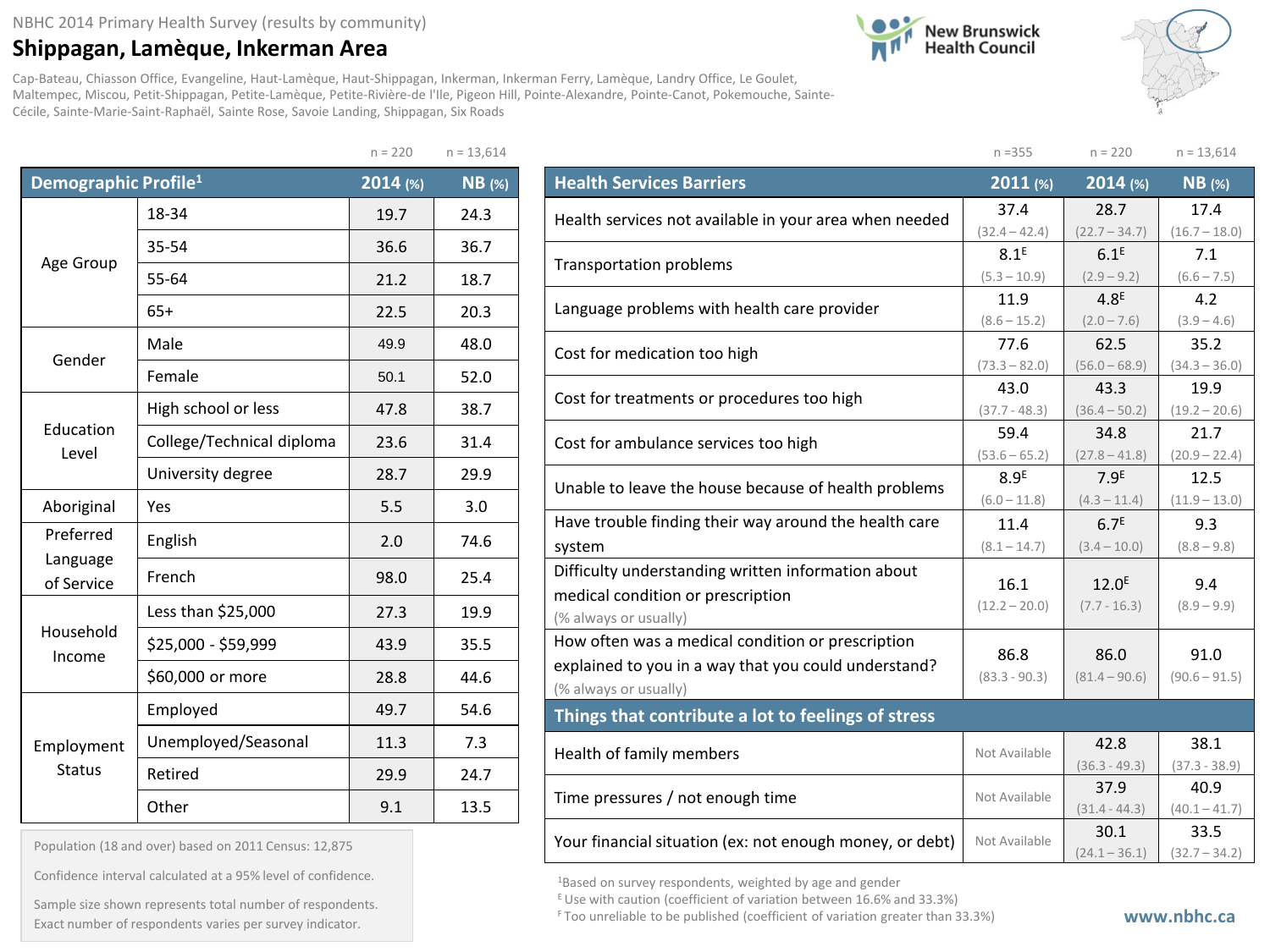## **Shippagan, Lamèque, Inkerman Area**

 $\uparrow$  = Higher than 2011 results

 $\blacklozenge$  = Lower than 2011 results

|                                                                     | $n = 355$             | $n = 220$               | $n = 13,614$            |                                                                                                                      | $n = 355$                         | $n = 220$                  | $n = 220$    | $n = 13,614$            |
|---------------------------------------------------------------------|-----------------------|-------------------------|-------------------------|----------------------------------------------------------------------------------------------------------------------|-----------------------------------|----------------------------|--------------|-------------------------|
| <b>Health Profile</b>                                               | $2011$ (%)            | $2014$ (%)              | $NB$ (%)                | <b>Chronic Health</b>                                                                                                | 2011 (%)                          | $2014$ (%)                 | $2014^2$ (#) | $NB$ (%)                |
| Self-rated Health (% very good or excellent)                        | 46.5                  | 42.7                    | 50.5                    | Conditions <sup>1</sup>                                                                                              |                                   |                            |              |                         |
|                                                                     | $(41.3 - 51.7)$       | $(36.2 - 49.2)$         | $(49.6 - 51.3)$         | One or more chronic                                                                                                  | 64.5                              | 64.3                       | 8,283        | 61.6                    |
| Self-rated mental or emotional health<br>(% very good or excellent) | Not Available         | 67.0<br>$(60.8 - 73.1)$ | 65.4<br>$(64.6 - 66.2)$ | health conditions <sup>3</sup>                                                                                       | $(59.4 - 69.6)$                   | $(58.1 - 70.6)$            |              | $(60.8 - 62.4)$         |
| "My health largely depends on how well I take                       | 45.0                  | 37.9                    | 55.2                    | High blood pressure                                                                                                  | 33.0                              | 34.4                       | 4,435        | 27.0                    |
| care of myself" (% strongly agree)                                  | $(39.8 - 50.2)$       | $(31.6 - 44.3)$         | $(54.4 - 56.0)$         |                                                                                                                      | $(28.2 - 37.8)$                   | $(28.2 - 40.7)$            |              | $(26.2 - 27.7)$         |
| Number of prescription medications taken on a                       | 11.6 <sup>E</sup>     | ↑ 23.7                  | 15.2                    | Chronic pain                                                                                                         | 12.6                              | 18.3                       | 2,358        | 14.0                    |
| regular basis <sup>3</sup> (%6 or more)                             | $(7.8 - 15.4)$        | $(16.8 - 30.6)$         | $(14.5 - 15.9)$         |                                                                                                                      | $(9.2 - 16.0)$<br>14.1            | $(13.2 - 23.4)$<br>18.2    |              | $(13.5 - 14.6)$<br>10.7 |
| Discuss regularly with a health professional on                     |                       |                         |                         | <b>Diabetes</b>                                                                                                      | $(10.6 - 17.7)$                   | $(13.1 - 23.3)$            | 2,344        | $(10.1 - 11.2)$         |
| improving health or preventing illness                              | 36.5                  | $\sqrt{22.4}$           | 25.4                    |                                                                                                                      | 19.4                              | 18.1                       |              | 17.4                    |
| (% always or usually)                                               | $(31.3 - 41.7)$       | $(16.9 - 27.9)$         | $(24.7 - 26.1)$         | Arthritis                                                                                                            | $(15.3 - 23.5)$                   | $(13.1 - 23.2)$            | 2,332        | $(16.8 - 18.0)$         |
| How long have you been seeing the same family                       | 69.3                  | 70.9                    | 73.0                    | Asthma                                                                                                               | 7.5E                              | $+ 16.3$                   | 2,105        | 11.8                    |
| doctor? (% 5 years or more)                                         | $(64.2 - 74.3)$       | $(64.7 - 77.2)$         | $(72.2 - 73.7)$         |                                                                                                                      | $(4.8 - 10.2)$                    | $(11.5 - 21.2)$            |              | $(11.3 - 12.4)$         |
| Are you limited in doing activities because of a                    |                       |                         |                         | Gastric Reflux (GERD)                                                                                                | 12.6                              | 13.8 <sup>E</sup>          | 1,773        | 16.4                    |
| physical or mental condition, or a health                           | Not                   | 19.4                    | 22.1                    |                                                                                                                      | $(9.1 - 16.0)$                    | $(9.2 - 18.3)$             |              | $(15.8 - 17.0)$         |
| problem? (% yes)                                                    | Available             | $(14.2 - 24.6)$         | $(21.4 - 22.8)$         | Depression                                                                                                           | 12.3<br>$(8.9 - 15.7)$            | $13.1^E$<br>$(8.7 - 17.6)$ | 1,692        | 14.9<br>$(14.3 - 15.5)$ |
| <b>Memory Loss</b>                                                  |                       |                         |                         |                                                                                                                      | 11.0                              | 11.0 <sup>E</sup>          |              | 8.3                     |
|                                                                     | Not                   | 4.5 <sup>E</sup>        | 9.9                     | Heart disease                                                                                                        | $(7.8 - 14.2)$                    | $(6.9 - 15.2)$             | 1,422        | $(7.9 - 8.8)$           |
| Someone in household has a memory problem                           | Available             | $(1.8 - 7.2)$           | $(9.4 - 10.4)$          |                                                                                                                      | 6.9E                              | 8.6 <sup>E</sup>           |              | 8.3                     |
| that interferes with day to day function                            | Not                   | F                       | 3.9                     | Cancer                                                                                                               | $(4.3 - 9.5)$                     | $(5.0 - 12.3)$             | 1,111        | $(7.8 - 8.7)$           |
|                                                                     | Available             |                         | $(3.6 - 4.2)$           | Mood disorder other                                                                                                  | F                                 | F.                         | 498          | 3.0                     |
| <b>Health Behaviours</b>                                            |                       |                         |                         | than depression                                                                                                      |                                   |                            |              | $(2.7 - 3.2)$           |
| Eating fruits and vegetables                                        | Not Available         | 50.4                    | 50.4                    | Stroke                                                                                                               | F.                                | F                          | 395          | 2.5                     |
| (% 5 portions or more a day)                                        |                       | $(43.9 - 57.0)$         | $(49.5 - 51.2)$         |                                                                                                                      |                                   |                            |              | $(2.2 - 2.8)$           |
| Moderate or vigorous physical activity                              | Not Available         | 44.4                    | 49.0                    | Emphysema or COPD                                                                                                    | 2.9 <sup>E</sup><br>$(1.2 - 4.6)$ | F                          | 338          | 3.0<br>$(2.7 - 3.3)$    |
| (% at least 2 % hours a week)                                       |                       | $(37.9 - 51.0)$         | $(48.1 - 49.8)$         |                                                                                                                      |                                   |                            |              |                         |
| Current smoker                                                      | Not Available         | 20.2                    | 19.2                    | Confidence interval calculated at a 95% level of confidence.                                                         |                                   |                            |              |                         |
| (% daily or occasional)                                             |                       | $(14.9 - 25.4)$         | $(18.5 - 19.8)$         |                                                                                                                      |                                   |                            |              |                         |
| Unhealthy weight                                                    | 38.2<br>Not Available |                         | 30.8                    | Symbols $\bigwedge$ and $\bigvee$ indicate a statistically significant difference<br>at the 95% level of confidence. |                                   |                            |              |                         |
| (% obese)                                                           |                       | $(31.8 - 44.6)$         | $(30.0 - 31.6)$         |                                                                                                                      |                                   |                            |              |                         |

<sup>1</sup> Self-reported based on survey respondents

<sup>2</sup> Estimated number of citizens who have the selected chronic health condition

<sup>3</sup> Among the twelve chronic health conditions listed in table located at the right of this page.

 $E$  Use with caution (coefficient of variation between 16.6% and 33.3%)

F Too unreliable to be published (coefficient of variation greater than 33.3%)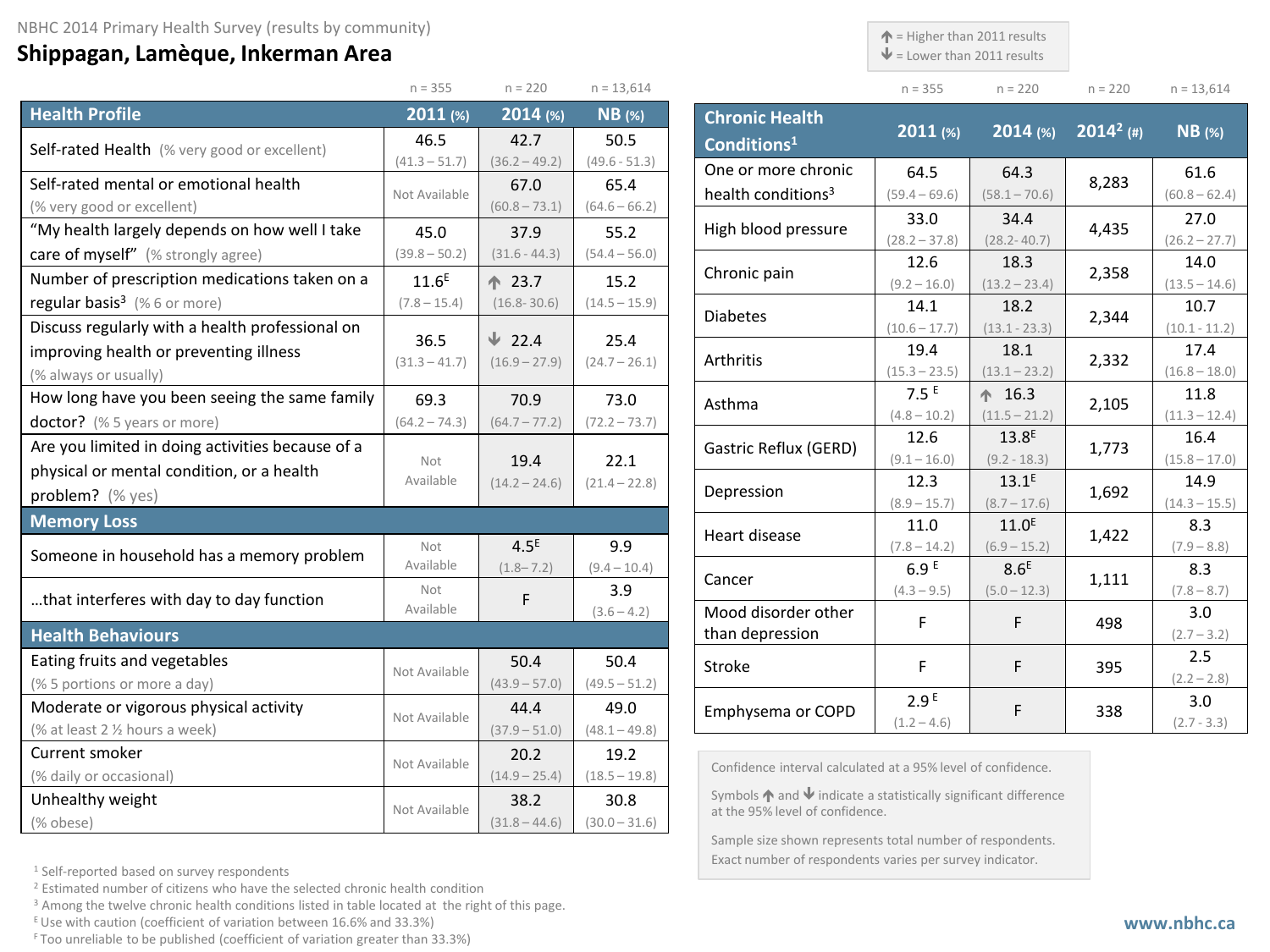|         | NBHC 2014 Primary Health Survey (results by community)<br>Shippagan, Lamèque, Inkerman Area                                                                                               |                             |                         | $B =$ Better than 2011 results<br>$W =$ Worse than 2011 results |                         |                         |
|---------|-------------------------------------------------------------------------------------------------------------------------------------------------------------------------------------------|-----------------------------|-------------------------|-----------------------------------------------------------------|-------------------------|-------------------------|
|         |                                                                                                                                                                                           |                             | $n = 355$               | $n = 220$                                                       | 1 to 33                 | $n=13,614$              |
|         | <b>Primary Health Indicator</b>                                                                                                                                                           |                             | 2011                    | 2014                                                            | Rank $^2$               | <b>NB</b>               |
|         | <b>Accessibility</b><br>The ability of patients/clients to obtain care/service at the right place and the right time, based on respective needs, in the official language of their choice |                             |                         |                                                                 |                         |                         |
| $A-1$   | Has a personal family doctor (% yes)                                                                                                                                                      |                             | 86.9<br>$(83.4 - 90.4)$ | 84.2<br>$(79.4 - 89.0)$                                         | 31                      | 92.1<br>$(91.7 - 92.5)$ |
| $A-2$   | Calling family doctor's office during regular practice hours (% very easy or somewhat easy)                                                                                               |                             | 69.4<br>$(64.3 - 74.5)$ | 65.3<br>$(58.7 - 71.9)$                                         | 32                      | 78.3<br>$(77.6 - 79.0)$ |
| $A-3$   | Family doctor has extended office hours (after 5pm or on weekends) (% yes)                                                                                                                |                             |                         | 7.0 <sup>E</sup><br>$(3.5 - 10.5)$                              | 31                      | 16.2<br>$(15.6 - 16.8)$ |
| $A-4$   | Family doctor has an after-hour arrangement when office is closed (% yes)                                                                                                                 |                             |                         | $12.7^E$<br>$(8.1 - 17.3)$                                      | 22                      | 18.2<br>$(17.5 - 18.9)$ |
|         |                                                                                                                                                                                           | (% on same day or next day) | 19.7<br>$(15.3 - 24.1)$ | 12.0 <sup>E</sup><br>$(7.3 - 16.7)$                             | 32                      | 30.1<br>$(29.3 - 30.9)$ |
| $A-5$   | How quickly appointment can be made with family doctor<br>(% within 5 days)                                                                                                               | 41.1<br>$(35.3 - 46.9)$     | 29.3<br>$(22.7 - 35.9)$ | 32                                                              | 60.3<br>$(59.4 - 61.2)$ |                         |
| $A-6$   | Nurse working with family doctor who is regularly involved in health care $(\%$ yes)                                                                                                      |                             | 30.6<br>$(25.5 - 35.7)$ | 27.5<br>$(21.4 - 33.7)$                                         | 18                      | 27.5<br>$(26.7 - 28.3)$ |
| $A-7$   | Has access to a <b>primary health team</b> <sup>3</sup> (% yes)                                                                                                                           |                             | 35.4<br>$(30.4 - 40.4)$ | 30.8<br>$(24.8 - 36.8)$                                         | 13                      | 28.5<br>$(27.8 - 29.2)$ |
| $A - 8$ | Wait time at the hospital emergency department (% less than 4 hours)                                                                                                                      |                             | 80.3<br>$(74.3 - 86.3)$ | 69.8<br>$(61.3 - 78.3)$                                         | 23                      | 73.9<br>$(72.7 - 75.1)$ |
|         | How often citizens received the health care service they needed in the                                                                                                                    | English $4$                 | 75.1<br>$(53.9 - 96.3)$ | F                                                               |                         | 95.2<br>$(94.8 - 95.6)$ |
| $A-9$   | official language of their choice<br>(% who always received service in language of preference)<br>French <sup>4</sup>                                                                     |                             | 85.6<br>$(81.7 - 89.5)$ | 81.9<br>$(76.8 - 87.0)$                                         |                         | 72.6<br>$(71.0 - 74.2)$ |

 $2$  Indicator rank across 33 communities, from best (1) to worst (33)

<sup>3</sup> Primary health team: Has access to a family doctor and has access to either a nurse practitioner or a nurse or other health professionals at their family doctor's office

 $\frac{1}{2}$  Use with caution (coefficient of variation between 16.7% and 33.3%)

<sup>F</sup> Too unreliable to be published (coefficient of variation greater than 33.3%)

Confidence interval calculated at a 95% level of confidence.

Symbols **B** and **W** indicate a statistically significant difference at the 95% level of confidence.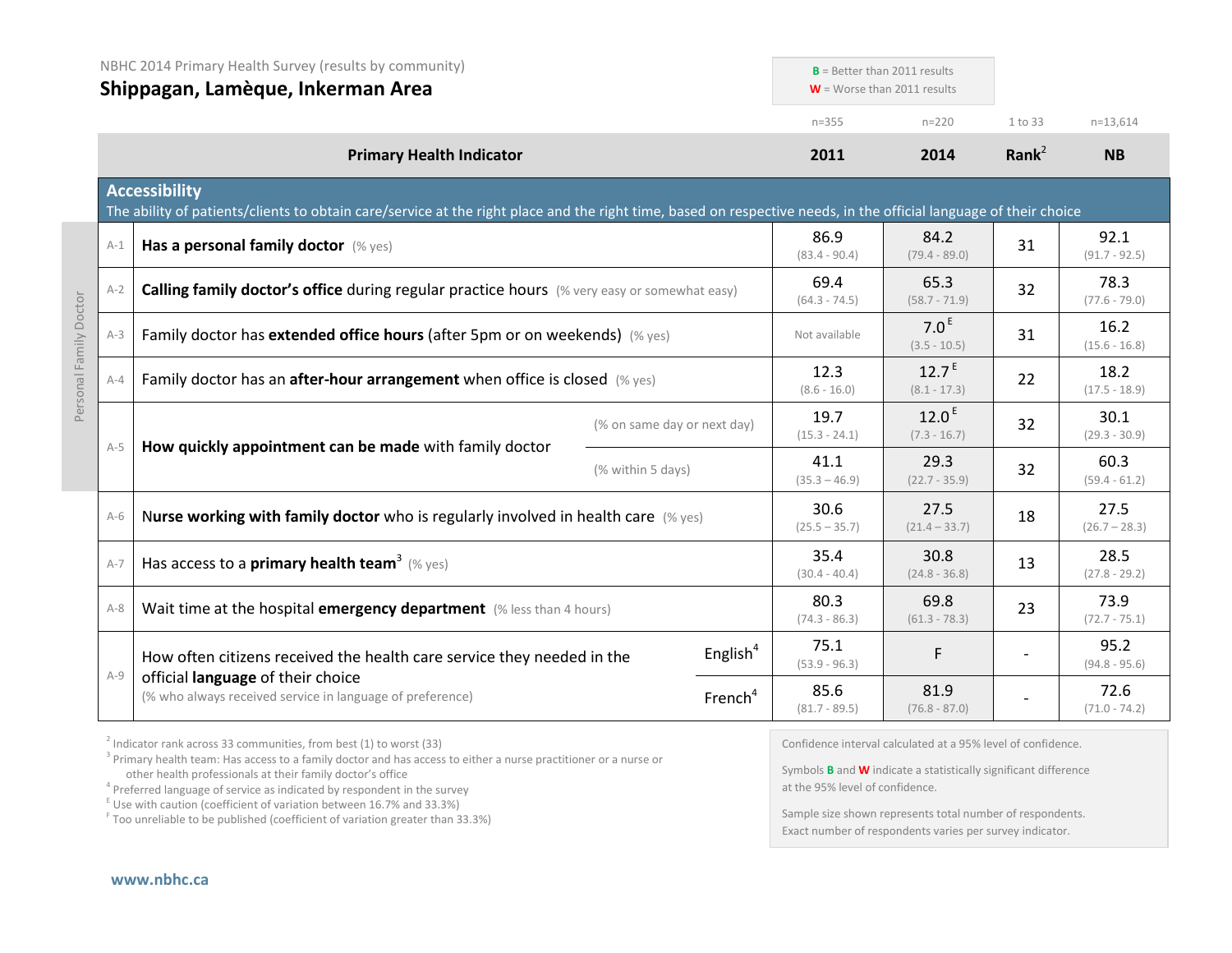| NBHC 2014 Primary Health Survey (results by community)<br>Shippagan, Lamèque, Inkerman Area |                                                                                                                                                                                                                                                                                                                                                                                                                  | $B =$ Better than 2011 results<br>$W =$ Worse than 2011 results |                                                                                                                                               |                   |                            |
|---------------------------------------------------------------------------------------------|------------------------------------------------------------------------------------------------------------------------------------------------------------------------------------------------------------------------------------------------------------------------------------------------------------------------------------------------------------------------------------------------------------------|-----------------------------------------------------------------|-----------------------------------------------------------------------------------------------------------------------------------------------|-------------------|----------------------------|
|                                                                                             |                                                                                                                                                                                                                                                                                                                                                                                                                  | $n = 355$                                                       | $n = 220$                                                                                                                                     | 1 to 33           | $n=13,614$                 |
|                                                                                             | <b>Primary Health Indicator</b>                                                                                                                                                                                                                                                                                                                                                                                  | 2011                                                            | 2014                                                                                                                                          | Rank <sup>2</sup> | <b>NB</b>                  |
|                                                                                             | <b>Appropriateness</b><br>Care/service provided is relevant to the patients'/clients' needs and based on established standards                                                                                                                                                                                                                                                                                   |                                                                 |                                                                                                                                               |                   |                            |
| $Q-1$                                                                                       | Adults 65 and over who received their flu shot in the last year $(\%$ yes)                                                                                                                                                                                                                                                                                                                                       | Not available                                                   | 73.1<br>$(59.5 - 86.7)$                                                                                                                       | 12                | 70.6<br>$(69.2 - 72.0)$    |
| $Q-2$                                                                                       | Adults with one or more of four select chronic health conditions <sup>5</sup> who had<br><b>measurements for blood pressure</b> in the past 12 months (% yes)                                                                                                                                                                                                                                                    | 87.4<br>$(82.3 - 92.5)$                                         | 86.7<br>$(79.5 - 93.9)$                                                                                                                       | 28                | 91.3<br>$(90.6 - 92.0)$    |
| $Q-3$                                                                                       | Adults with one or more of four select chronic health conditions <sup>5</sup> who had<br><b>measurements for cholesterol</b> in the past 12 months (% yes)                                                                                                                                                                                                                                                       | 82.3<br>$(76.4 - 88.2)$                                         | 93.2<br>$(87.8 - 98.6)$                                                                                                                       | $\mathbf{1}$      | 76.3<br>$(75.2 - 77.4)$    |
| $Q - 4$                                                                                     | Adults with one or more of four select chronic health conditions <sup>5</sup> who had<br><b>measurements for blood sugar in the past 12 months</b> (% yes)                                                                                                                                                                                                                                                       | 78.6<br>$(72.3 - 85.0)$                                         | 80.8<br>$(72.2 - 89.4)$                                                                                                                       | 4                 | 73.9<br>$(72.8 - 75.0)$    |
| $Q-5$                                                                                       | Adults with one or more of four select chronic health conditions <sup>5</sup> who had<br><b>measurements for body weight</b> in the past 12 months $(\%$ yes)                                                                                                                                                                                                                                                    | 74.5<br>$(67.7 - 81.2)$                                         | 74.5<br>$(65.2 - 83.8)$                                                                                                                       | $\overline{2}$    | 59.3<br>$(58.0 - 60.6)$    |
| $Q-6$                                                                                       | How often family doctor helps citizens coordinate the care from other health care<br>providers and places (% always)                                                                                                                                                                                                                                                                                             | 62.9<br>$(56.5 - 69.3)$                                         | 66.6<br>$(58.2 - 75.0)$                                                                                                                       | 26                | 70.7<br>$(69.7 - 71.7)$    |
|                                                                                             | <b>Effectiveness</b><br>Care/service, intervention or action achieves the desired results                                                                                                                                                                                                                                                                                                                        |                                                                 |                                                                                                                                               |                   |                            |
| $Q - 7$                                                                                     | Citizens with a chronic health condition <sup>7</sup> who are confident in controlling and managing<br>their health condition (% very confident)                                                                                                                                                                                                                                                                 | 37.9<br>$(31.9 - 43.8)$                                         | 42.2<br>$(34.2 - 50.2)$                                                                                                                       | 14                | 42.2<br>$(41.2 - 43.2)$    |
| <b>Safety</b>                                                                               | Potential risks of an intervention or the environment are avoided or minimized                                                                                                                                                                                                                                                                                                                                   |                                                                 |                                                                                                                                               |                   |                            |
| $Q - 8$                                                                                     | Citizens with a chronic health condition <sup>7</sup> who know what each of their prescribed<br><b>medications do</b> (% strongly agree)                                                                                                                                                                                                                                                                         | 27.6<br>$(21.7 - 33.5)$                                         | 18.4 <sup>E</sup><br>$(11.6 - 25.2)$                                                                                                          | 33                | 47.7<br>$(46.6 - 48.8)$    |
| $Q - 9$                                                                                     | Was harmed due to a medical error or mistake as a result of health care services<br>received in the last 12 months (excluding hospital stay) (% yes)                                                                                                                                                                                                                                                             | 4.6 $E,6$<br>$(2.4 - 6.8)$                                      | 5.6 $E,6$<br>$(2.6 - 8.6)$                                                                                                                    |                   | $2.7^{6}$<br>$(2.4 - 3.0)$ |
|                                                                                             | $2$ Indicator rank across 33 communities, from best (1) to worst (33)<br><sup>5</sup> Self-reported by respondent: Diabetes, heart disease, stroke or high blood pressure<br>$6$ For this type of indicator, a "better" result is achieved when the indicator has a "lower" value<br><sup>7</sup> Self-reported by respondent: Arthritis, asthma, cancer, chronic pain, depression, diabetes, emphysema or COPD, | at the 95% level of confidence.                                 | Confidence interval calculated at a 95% level of confidence.<br>Symbols <b>B</b> and <b>W</b> indicate a statistically significant difference |                   |                            |

gastric reflux (GERD), heart disease, high blood pressure or hypertension, mood disorder other than depression, or stroke E Use with caution (coefficient of variation between 16.7% and 33.3%)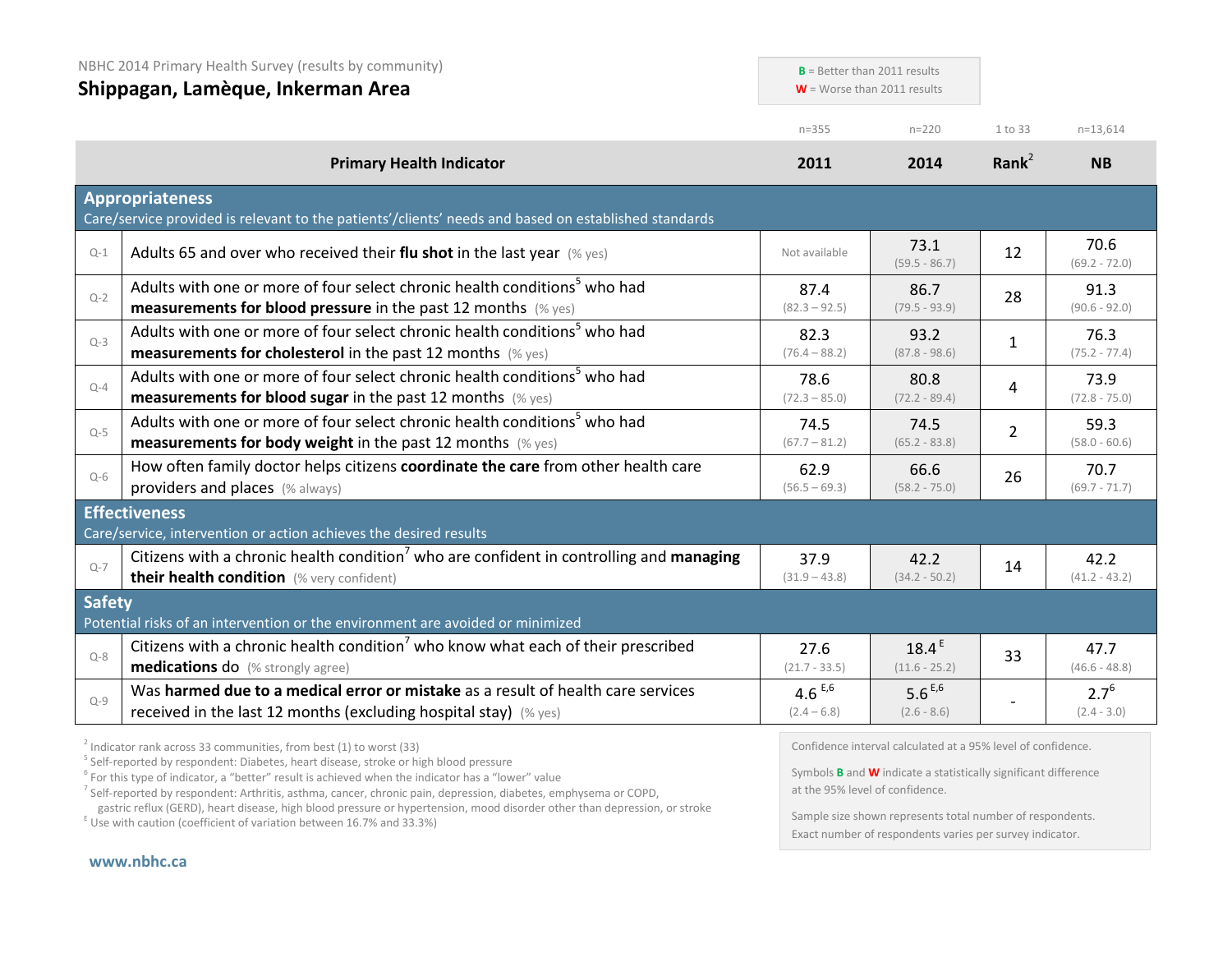| NBHC 2014 Primary Health Survey (results by community)<br>Shippagan, Lamèque, Inkerman Area |                                                                                                                            | $B$ = Better than 2011 results<br>$W =$ Worse than 2011 results |                                     |              |                               |
|---------------------------------------------------------------------------------------------|----------------------------------------------------------------------------------------------------------------------------|-----------------------------------------------------------------|-------------------------------------|--------------|-------------------------------|
|                                                                                             |                                                                                                                            | $n = 355$                                                       | $n = 220$                           | 1 to 33      | $n = 13,614$                  |
|                                                                                             | <b>Primary Health Indicator</b>                                                                                            | 2011                                                            | 2014                                | Rank $2$     | <b>NB</b>                     |
|                                                                                             | <b>Efficiency</b><br>Achieving the desired results with the most cost-effective use of resources                           |                                                                 |                                     |              |                               |
| $Q - 10$                                                                                    | Model of care used most often when sick or in need of care from a health professional<br>(% hospital emergency department) | $27.9^{6}$<br>$(23.2 - 32.6)$                                   | $34.5^{6}$<br>$(28.2 - 40.8)$       | 32           | $11.5^{6}$<br>$(11.0 - 12.0)$ |
| $Q-11$                                                                                      | Has used Tele-Care or other telephone information lines in the last 12 months $(\%$ yes)                                   | 8.1 <sup>E</sup><br>$(5.3 - 10.9)$                              | 8.8 <sup>E</sup><br>$(5.1 - 12.5)$  | 5            | 7.4<br>$(7.0 - 7.8)$          |
|                                                                                             | <b>Use of services</b><br>Using primary health services in the last 12 months                                              |                                                                 |                                     |              |                               |
| $U-1$                                                                                       | Visited a personal family doctor (% yes)                                                                                   | 79.1<br>$(74.9 - 83.3)$                                         | 73.5<br>$(67.6 - 79.4)$             | 30           | 80.3<br>$(79.6 - 81.0)$       |
| $U-2$                                                                                       | Visited a hospital emergency department (% yes)                                                                            | 46.5<br>$(41.3 - 51.7)$                                         | 53.6<br>$(47.0 - 60.2)$             | 7            | 41.3<br>$(40.5 - 42.1)$       |
| $U-3$                                                                                       | Visited a specialist (% yes)                                                                                               | Not available                                                   | 56.5<br>$(50.0 - 63.0)$             | 14           | 56.4<br>$(55.6 - 57.2)$       |
| $U-4$                                                                                       | Visited an after-hours clinic or a walk-in clinic (% yes)                                                                  | 19.8<br>$(15.6 - 24.0)$                                         | 17.2<br>$(12.2 - 22.2)$             | 21           | 24.3<br>$(23.6 - 25.0)$       |
| $U-5$                                                                                       | Visited an alternative practitioner (% yes)                                                                                | Not available                                                   | 32.8<br>$(26.7 - 38.9)$             | 3            | 25.2<br>$(24.5 - 25.9)$       |
| $U-6$                                                                                       | Visited a community health centre (% yes)                                                                                  | 21.1<br>$(16.8 - 25.4)$                                         | 21.6<br>$(16.2 - 27.0)$             | 3            | 6.9<br>$(6.5 - 7.3)$          |
| $U-7$                                                                                       | Used ambulance services (% yes)                                                                                            | 3.9 <sup>E</sup><br>$(1.9 - 5.9)$                               | 10.3 <sup>E</sup><br>$(6.3 - 14.3)$ | 4            | 5.7<br>$(5.3 - 6.1)$          |
| $U-8$                                                                                       | Visited a nurse practitioner (% yes)                                                                                       | 12.8<br>$(9.3 - 16.3)$                                          | $12.2^E$<br>$(7.9 - 16.5)$          | 7            | 7.7<br>$(7.3 - 8.1)$          |
| $U-9$                                                                                       | Visited a health professional at a private clinic (% yes)                                                                  | Not available                                                   | 38.3<br>$(31.9 - 44.7)$             | $\mathbf{1}$ | 23.7<br>$(23.0 - 24.4)$       |

 $2$  Indicator rank across 33 communities. Under "efficiency" the rank is from best (1) to worst (33). Under "use of services" the rank is from highest (1) to lowest (33)

<sup>6</sup> For this type of indicator, a "better" result is achieved when the indicator has a "lower" value  $E$ <sup>E</sup> Use with caution (coefficient of variation between 16.7% and 33.3%)

Confidence interval calculated at a 95% level of confidence.

Symbols **B** and **W** indicate a statistically significant difference at the 95% level of confidence.